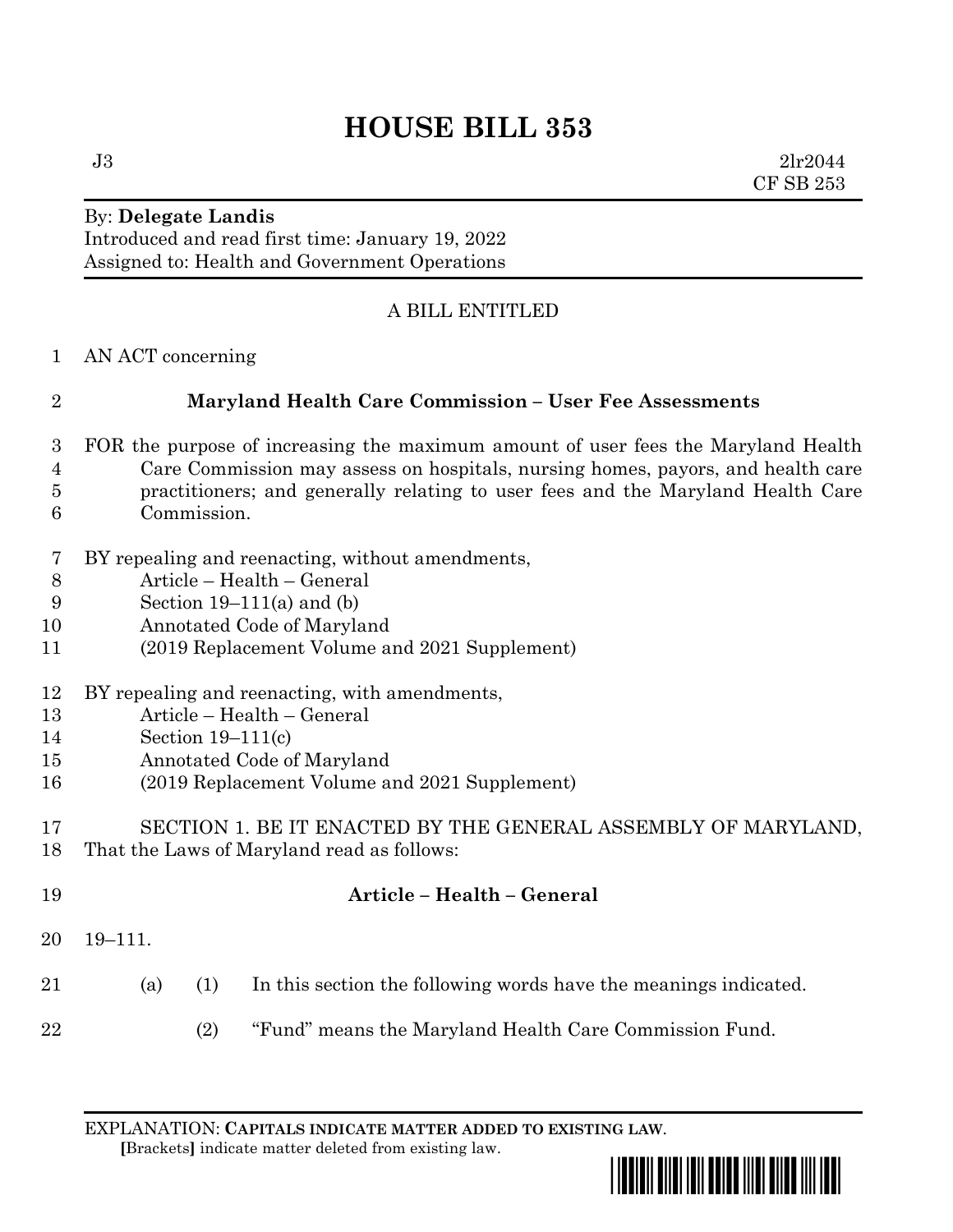**HOUSE BILL 353**

 (3) "Health benefit plan" has the meaning stated in § 15–1201 of the Insurance Article.

 (4) "Health care practitioner" means any individual who is licensed, certified, or otherwise authorized under the Health Occupations Article to provide health care services.

 (5) "Nursing home" means a related institution that is classified as a nursing home.

(6) "Payor" means:

 (i) A health insurer or nonprofit health service plan that holds a certificate of authority and provides health insurance policies or contracts in the State in accordance with this article or the Insurance Article; or

 (ii) A health maintenance organization that holds a certificate of authority in the State.

 (b) Subject to the provisions of subsection (d) of this section, the Commission shall assess a fee on:

- (1) All hospitals;
- 17 (2) All nursing homes;
- (3) All payors; and
- (4) All health care practitioners.

 (c) (1) The total fees assessed by the Commission may not exceed **[**\$16,000,000**] \$20,000,000**.

 (2) (i) The fees assessed by the Commission shall be used exclusively to cover the actual documented direct costs of fulfilling the statutory and regulatory duties of the Commission in accordance with the provisions of this subtitle.

 (ii) The costs of the Commission include the administrative costs incurred by the Department on behalf of the Commission.

 (iii) The amount to be paid by the Commission to the Department for administrative costs, not to exceed 30.5% of the salaries of the Commission, shall be based on indirect costs or services benefiting the Commission, less overhead costs paid directly by the Commission.

 (3) The Commission shall pay all funds collected from the fees assessed in accordance with this section into the Fund.